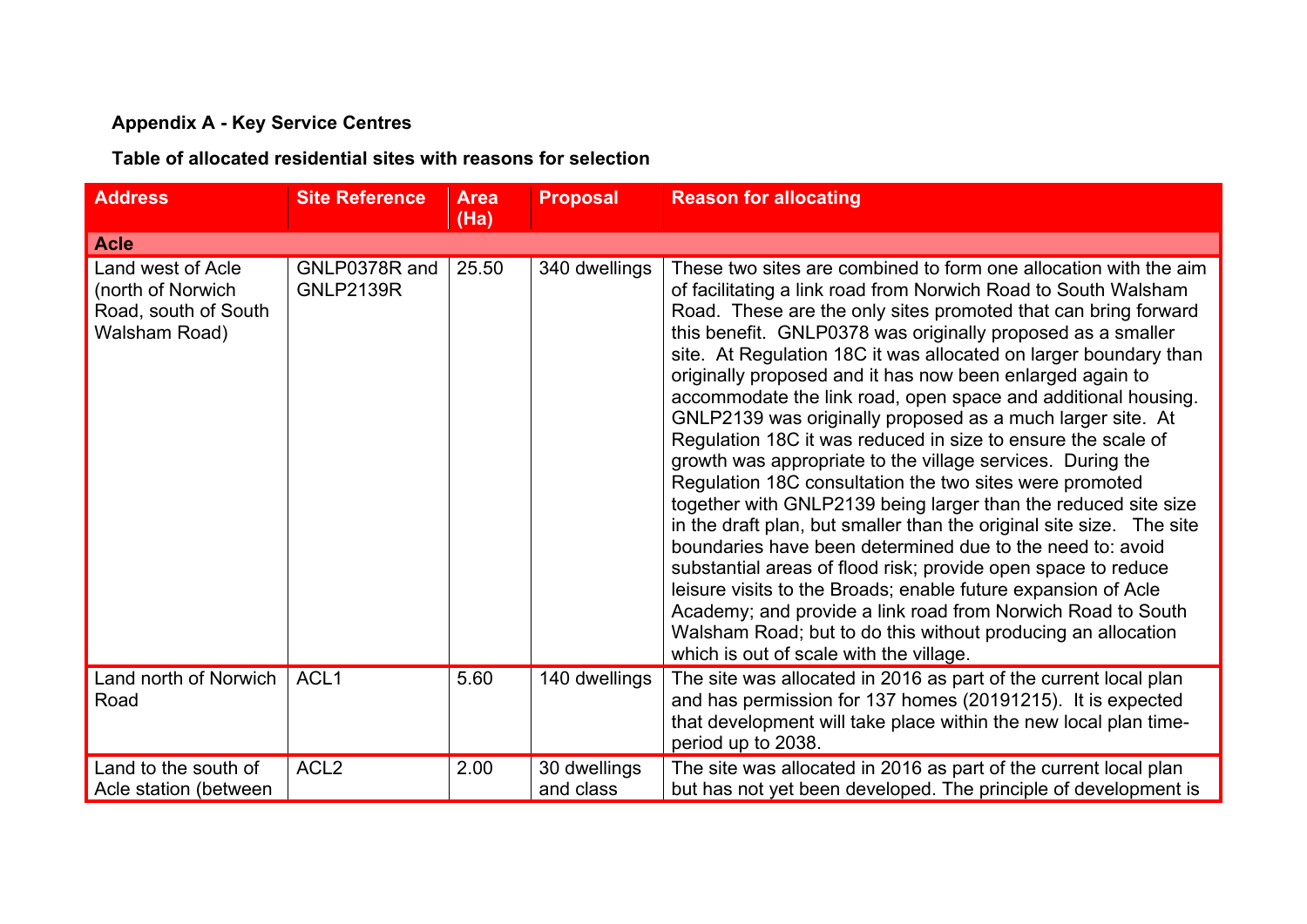| <b>Address</b>                                | <b>Site Reference</b>              | <b>Area</b><br>(Ha) | <b>Proposal</b>                                                                                     | <b>Reason for allocating</b>                                                                                                                                                                                                                                                                                                                                                                                                                                                                                                                                                  |  |
|-----------------------------------------------|------------------------------------|---------------------|-----------------------------------------------------------------------------------------------------|-------------------------------------------------------------------------------------------------------------------------------------------------------------------------------------------------------------------------------------------------------------------------------------------------------------------------------------------------------------------------------------------------------------------------------------------------------------------------------------------------------------------------------------------------------------------------------|--|
| Reedham Road and<br>New Reedham Road)         |                                    |                     | E(g)<br>employment                                                                                  | already accepted, and it is expected that development will take<br>place within the new local plan time-period up to 2038.                                                                                                                                                                                                                                                                                                                                                                                                                                                    |  |
| <b>Blofield</b>                               |                                    |                     |                                                                                                     |                                                                                                                                                                                                                                                                                                                                                                                                                                                                                                                                                                               |  |
| Norwich Camping and<br>Leisure                | <b>GNLP2161</b>                    | 0.91                | 15 dwellings                                                                                        | Residential development in Blofield is limited due to the level of<br>existing commitment and capacity issues with the A47<br>roundabout however this site is considered to be of a suitably<br>small size to allocate without causing significant problems when<br>compared to other sites put forward. The allocation is subject to<br>provision of frontage footway and possible 'de-engineering' of the<br>former trunk road. Consideration will need to be given to how the<br>site relates to the existing delivery and service yard of Norwich<br>Camping and Leisure. |  |
| South of A47 and<br>north of Yarmouth<br>Road | BLO <sub>1</sub>                   | 9.8                 | 175<br>dwellings,<br>maximum<br>floorspace of<br>4,000 sqm<br>$E(g)$ use<br>class and<br>open space | The site was allocated in 2016 as part of the previous local plan<br>but has not yet been developed. The principle of development<br>on the site has already been accepted and it is expected that<br>development will take place within the time-period of the new<br>local plan up to 2038. The site is likely to accommodate up to<br>175 homes reflecting planning permission 20160488.                                                                                                                                                                                   |  |
| <b>Brundall and Postwick with Witton</b>      |                                    |                     |                                                                                                     |                                                                                                                                                                                                                                                                                                                                                                                                                                                                                                                                                                               |  |
| No allocated sites                            |                                    |                     |                                                                                                     |                                                                                                                                                                                                                                                                                                                                                                                                                                                                                                                                                                               |  |
| <b>Hethersett</b>                             |                                    |                     |                                                                                                     |                                                                                                                                                                                                                                                                                                                                                                                                                                                                                                                                                                               |  |
| Land to north and<br>west of Hethersett       | HET1 (part of<br><b>GNLP0177A)</b> | 65.67               | Uplift in<br>numbers on<br>existing<br>allocation $-$<br>200<br>dwellings                           | GNLP0177A to the north and west of Hethersett, which<br>incorporates the existing allocation HET 1, far exceeds the land<br>required for development in Hethersett. Instead, the preferred<br>approach is not to allocate new land for development but to uplift<br>the HET 1 allocation from the 1,196 homes already permitted to<br>an approximate total 1,369 homes, incorporating part of                                                                                                                                                                                 |  |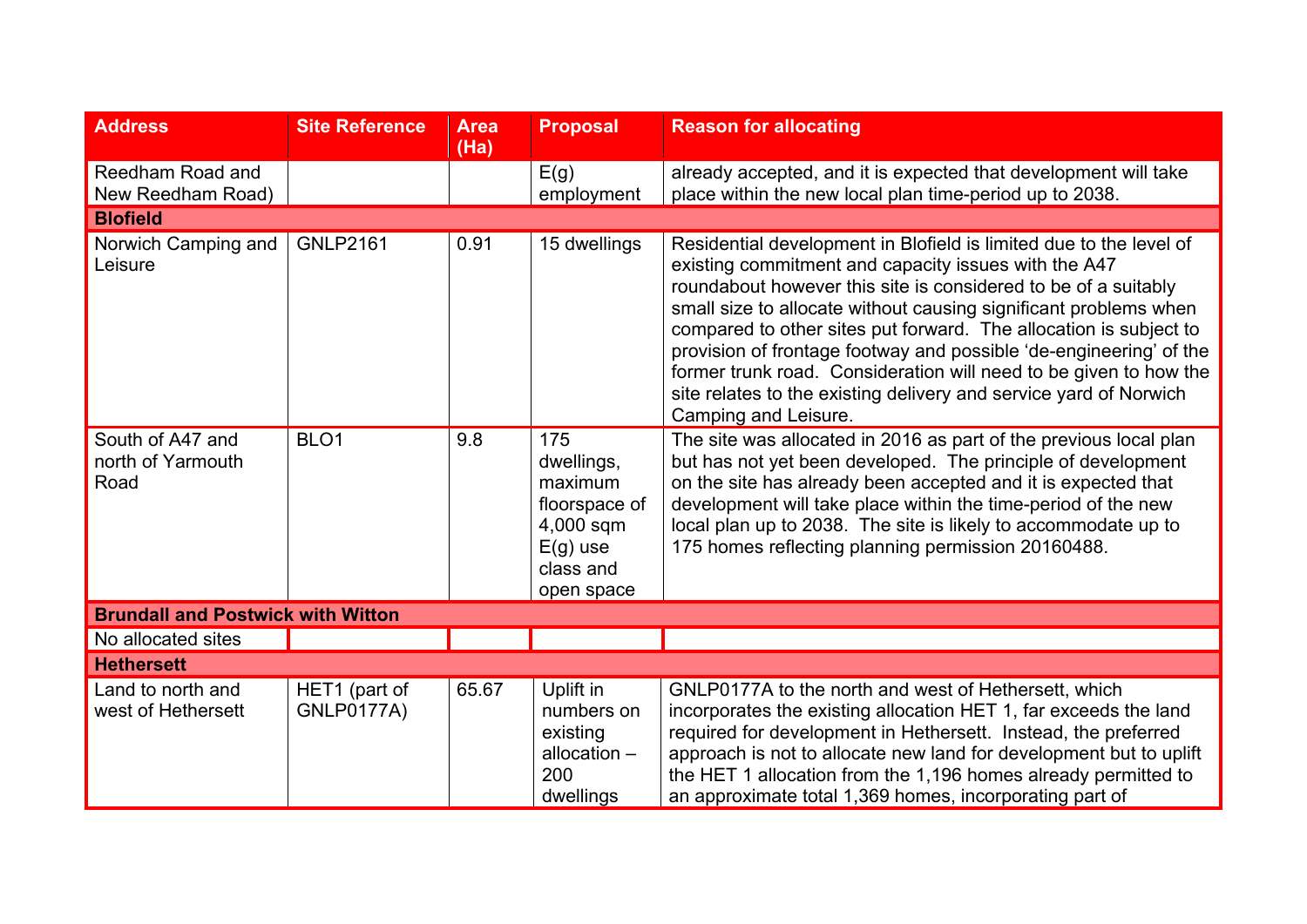| <b>Address</b>                                                  | <b>Site Reference</b>             | <b>Area</b><br>(Ha) | <b>Proposal</b>                                   | <b>Reason for allocating</b>                                                                                                                                                                                                                                                                                                                                                                                                                                                                                                                                                                                                                                                                                                                                                                                                                                                                            |
|-----------------------------------------------------------------|-----------------------------------|---------------------|---------------------------------------------------|---------------------------------------------------------------------------------------------------------------------------------------------------------------------------------------------------------------------------------------------------------------------------------------------------------------------------------------------------------------------------------------------------------------------------------------------------------------------------------------------------------------------------------------------------------------------------------------------------------------------------------------------------------------------------------------------------------------------------------------------------------------------------------------------------------------------------------------------------------------------------------------------------------|
|                                                                 |                                   |                     |                                                   | GNLP0177-A. The remainder of GNLP0177-A is not preferred for<br>allocation. Development on HET 1 allocation is well advanced<br>and it has become apparent from reserved matters planning<br>applications now approved that an uplift of 200 is a realistic<br>prospect. There are no major constraints to accommodating an<br>uplift of 200 homes, subject to mitigations like those already<br>agreed for HET 1.                                                                                                                                                                                                                                                                                                                                                                                                                                                                                      |
| North of Grove Road                                             | HET <sub>2</sub>                  | 3.8                 | At least 40<br>places of<br>extra care<br>housing | This site was allocated in 2015 as part of the South Norfolk Local<br>Plan but has not yet been developed, as the phase of<br>development of the HET1 allocation required to access the site<br>has not yet progressed. The principle of development is already<br>accepted and it is expected that development will take place<br>within the new local plan time-period. The boundary and policy<br>requirements of HET 2 are unchanged from the original<br>allocation, at 3.8 ha HET 2 contains more land than is needed for<br>a 40 place 'extra care' housing scheme. Subject to the suitability<br>of uses proposed, additional development on HET 2 could be<br>acceptable; this could include additional extra care units or care<br>home provision based on the most up to date assessment of<br>need, or if additional care need is not identified, further market<br>and affordable housing. |
| <b>Hingham</b>                                                  |                                   |                     |                                                   |                                                                                                                                                                                                                                                                                                                                                                                                                                                                                                                                                                                                                                                                                                                                                                                                                                                                                                         |
| Land north of<br>Springfield Way and<br>west of Dereham<br>Road | <b>GNLP0503</b><br>$(18C)$ (part) | 0.85                | 20 dwellings                                      | This site is proposed for allocation on a reduced boundary from<br>the site originally promoted. The site as originally submitted was<br>too large and would have swamped the town The site has been<br>further reduced since Regulation 18C, to ensure the appropriate<br>density of development. The smaller site has been chosen for<br>allocation as it has minimal constraints and development of up to                                                                                                                                                                                                                                                                                                                                                                                                                                                                                            |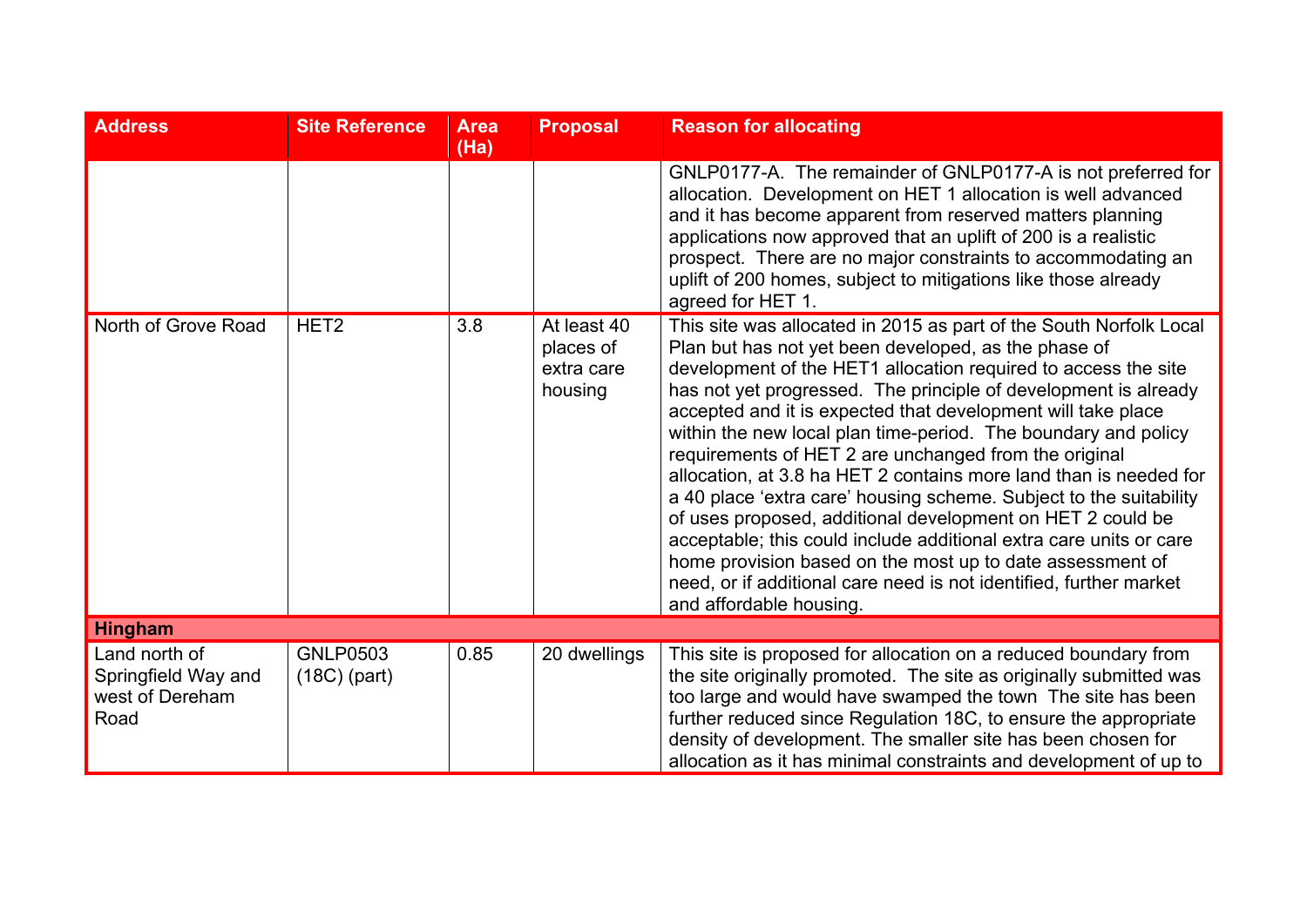| <b>Address</b>                                 | <b>Site Reference</b>             | <b>Area</b><br>(Ha) | <b>Proposal</b>  | <b>Reason for allocating</b>                                                                                                                                                                                                                                                                                                                                                                                                                                                                                                                                                                                                                                                                                                 |
|------------------------------------------------|-----------------------------------|---------------------|------------------|------------------------------------------------------------------------------------------------------------------------------------------------------------------------------------------------------------------------------------------------------------------------------------------------------------------------------------------------------------------------------------------------------------------------------------------------------------------------------------------------------------------------------------------------------------------------------------------------------------------------------------------------------------------------------------------------------------------------------|
|                                                |                                   |                     |                  | 20 dwellings is considered acceptable subject to highway<br>improvements.                                                                                                                                                                                                                                                                                                                                                                                                                                                                                                                                                                                                                                                    |
| Land to the south of<br>Norwich Road           | <b>GNLP0520</b><br>$(18C)$ (part) | 6.92                | 80 dwellings     | This site is proposed for allocation on a reduced boundary to<br>avoid areas of surface water flood risk and historic environment<br>impacts. The site has been chosen for allocation as it is well<br>located on the approach into the village adjacent to the existing<br>allocated site.                                                                                                                                                                                                                                                                                                                                                                                                                                  |
| <b>Loddon and Chedgrave</b>                    |                                   |                     |                  |                                                                                                                                                                                                                                                                                                                                                                                                                                                                                                                                                                                                                                                                                                                              |
| Land to the east of<br>Beccles Road,<br>Loddon | <b>GNLP0312</b>                   | 7.70                | 180<br>dwellings | This site is allocated as it is well related to the form and character<br>of the settlement and is less constrained than other sites<br>promoted, which raise access or townscape and heritage<br>concerns. The allocation is subject to two points of access. The<br>site rises to the north so development on this site would be<br>significantly more visible in the landscape than the dwellings and<br>units opposite, and the design of the development would need to<br>address the issues with the topography of the site, particularly<br>with reference to the site's proximity to the Broads.                                                                                                                     |
| Land off Langley<br>Road, Chedgrave            | <b>GNLP0463R</b>                  | 5.58                | 60 dwellings     | Although this site is elevated and would be quite prominent it is<br>allocated subject to a design brief and masterplan, which should<br>indicate open space to the south to reduce leisure visits to the<br>Broads and enhance the green infrastructure network, and<br>acknowledge the site's setting adjacent to the historic park<br>landscape. The allocation is subject to visibility improvements<br>and frontage development at Langley Road to the north. The site<br>is allocated at a lower gross density than usual, as the<br>heritage/landscape mitigation, surface water drainage and open<br>space requirements are significant. The net density will be in line<br>with the indicative minimum in Policy 2. |